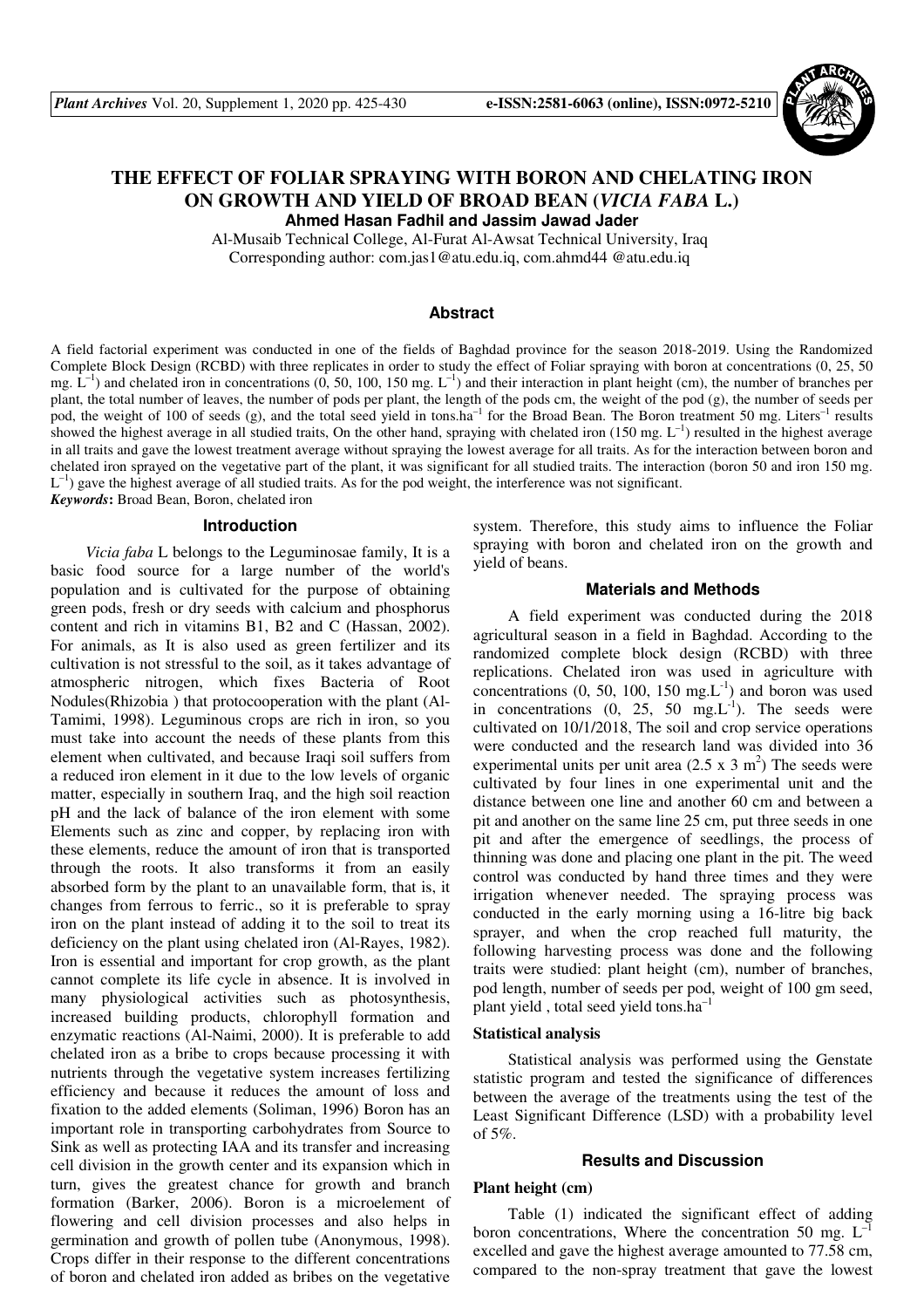average amounted to 58.67 cm. It is understood that an increase in the concentration of IAA leads to increased cell elongation, which may affect the elongation of inter nods and then increase the plant height (Gharib, 2010). These results agree with (Al-Amiri, 2014) and (Mohammed, 2014). There was a significant increase in the average of the plant height of broad been. As for adding chelated iron concentration, it is noted from Table (1) that there were significant differences for the same trait, where the concentration 150 mg. $L^{-1}$  gave the highest average 74.67 cm , compared to the non-addition treatment that gave the lowest average in these traits amounted to 60.11 cm. The reason is due to the effect of iron on all bioactivities in the plant through its effect on the activity of many enzymes and a role in the division of the activity of meristemic cells (Prakash and Gansesan, 1997). As for the interaction in the plant height trait, the interaction (boron 50 and iron 150 mg.  $L^{-1}$ ) gave the highest average of 84.33 on the other interaction.

#### **The number of branches (branch.plant-1)**

 The results in Table (2) showed the presence of significant differences in boron concentrations in the trait number of leaves per plant for the season 2019, where the Boron concentration 50 mg.  $L^{-1}$  gave the highest average amounted to  $6.72$ (branch.plant<sup>-1</sup>), compared to the non-spray treatment which gave the lowest average amounted to  $4.71$ (branch.plant<sup>-1</sup>). The reason is due to the positive role of boron in transporting carbohydrates from the source to the estuary and protecting the IAA and its transmission and then increasing cell division and expansion in the growth centers gave the highest opportunity for growth (Barry and Marentes, 2006). Agreed with (Sharaf *et al*., 2009), who observed that boron sprayed at a concentration of 75 mg.  $L^{-1}$  of the Broad Bean yield an encouragement in the number of branches. And the presence of a significant increase in this trait of Broad Bean amounted to 12.4 (branch.plant<sup>-1</sup>) when sprayed with boron at a concentration of 25 mg.  $L^{-1}$ , compared to the non-spraying (Al-Amiri, 2014). The results in Table (2) showed significant differences between the adding of spraying with concentrations of chelated iron that the concentration of 150 mg.  $L^{-1}$  gave the highest average amounted to  $6.72$  (branch.plant<sup>-1</sup>) on a non-addition treatment of  $4.71$  (branch.plant<sup>-1</sup>). Results of the same table showed significant differences between (50 boron and 150 mg.  $L^{-1}$ ), which gave the highest average amounted to 7.53  $(branch.plant<sup>-1</sup>)$  on the other interaction.

#### **The total number of leaves (Leaf.pant-1)**

 The results in Table (3) showed the effect of boron was significant and the concentration 50 mg. Liters<sup>-1</sup> gave the highest average amounted to  $147.1$  (Leaf.pant<sup>-1</sup>) while the non-spray treatment gave the lowest average amounted to  $119.4$ (Leaf.pant<sup>-1</sup>). The results in Table (3) showed that there was a significant increase in this trait in chelated iron concentrations added, where the concentration 150 mg.  $L^{-1}$ gave the highest average amounted to  $147.3$ (Leaf.pant<sup>-1</sup>), compared to the no-adding treatment that gave the lowest average amounted to  $121.1(Leaf.path<sup>-1</sup>)$ . This is due to that iron enters the chlorophyll molecule composition necessary to increase the efficiency of photosynthesis and the formation of the amino acid Tryptophan, which is important for stem elongation and affects growth indicators (Cakmak *et al*., 1998). As for the interaction, the interaction between (Boron

5 and Iron 150 mg.  $L^{-1}$  gave the highest rate of 172.7.  $(Leaf.path^{-1}).$ 

### The number of pods per plant (pod.  $Plant^{-1}$ )

The results in Table (4) showed the effect of boron concentration in the presence of significant differences in this trait and the concentration of 50 mg.  $L^{-1}$  was given the highest average amounted 15.50 pod.  $Plant<sup>-1</sup>$  compared to the treatment of  $25mg$ .  $L^{-1}$  which gave the lowest average amounted to  $10.08$  pod. Plant<sup>-1</sup>. The results of the table showed the same significant increase in added iron concentrations excelled the concentration of 150 mg. Liter gave the highest average amounted to  $16.78$  pod. Plant<sup>-1</sup> while the non-addition treatment gave the lowest average amounted to 8.56 pod.  $Plant^{-1}$  (Rashed and Ahmed, 1997) have mentioned that the role of iron in increasing plant hormones, including Auxin and gibberellins, It also increases carbohydrates, and this leads to an induction of the plant to flowering and prevent Dropping. As for the, it was significant in this trait, as the interaction (Boron 50 and Fe 150 mg.  $L^{-1}$ ) gave the highest average amounted to 20.33 pod.  $Plant^{-1}$  compared to the other interaction.

#### **The pod length (cm)**

The results in Table (5) indicate the presence of significant differences between boron concentrations and chelated iron concentrations and their interaction. As for the concentration of 50 mg.  $L^{-1}$  gave the highest average amounted to 18.25 cm compared to the no-spray treatment that gave an average amounted to11.00 cm. As for the concentrations, the concentration of 150 mg. Liters<sup>-1</sup> excelled and gave the highest average amounted to 18.33 cm on the other concentrations, and the non-adding treatment gave the lowest average amounted to 10.89 cm. The reason is due to the role of iron in increasing plant hormones, including Auxins and gibberellins, It also increases carbohydrates, and this leads to stimulation of the plant to flowering and prevents Dropping (Rashed and Ahmed, 1997). As for the interaction, it was significant, as the interaction between (B 50 and Fe gave 150 mg.  $L^{-1}$ ) gave the highest amounted to 22.00 cm on the rest of the interventions.

## **The pod Weight (g)**

Table (6) showed the presence of significant differences for the pod weight (g). Where the concentration 50 mg,  $L^{-1}$ was the highest average amounted to 23.50 g, while the nonspray treatment gave the lowest average amounted to 18.83 g. Table (6), showed there was a significant difference for this trait of the added concentrations of chelated iron, as the concentration 150 mg.  $L^{-1}$  gave the highest average amounted to 24.67 g, compared to the non-adding treatment which given the lowest average amounted to 17.00 g. The reason is due to the effect of iron on the increase in chlorophyll, which is reflected in the improvement of photosynthesis and the increase in products and their transfer to seeds. This leads to an increase in pod weight (g). Table (6) showed that there were no significant differences for interference in this trait.

## **The number of seeds per pod (seed. Pod–1):**

The results in Table (7) confirmed the presence of significant differences between concentrations B and Fe concentrations and the interaction between them in the average number of seeds per pod, as concentration B (50 mg.  $L^{-1}$ ) achieved the highest average amounted to 6.17 seed.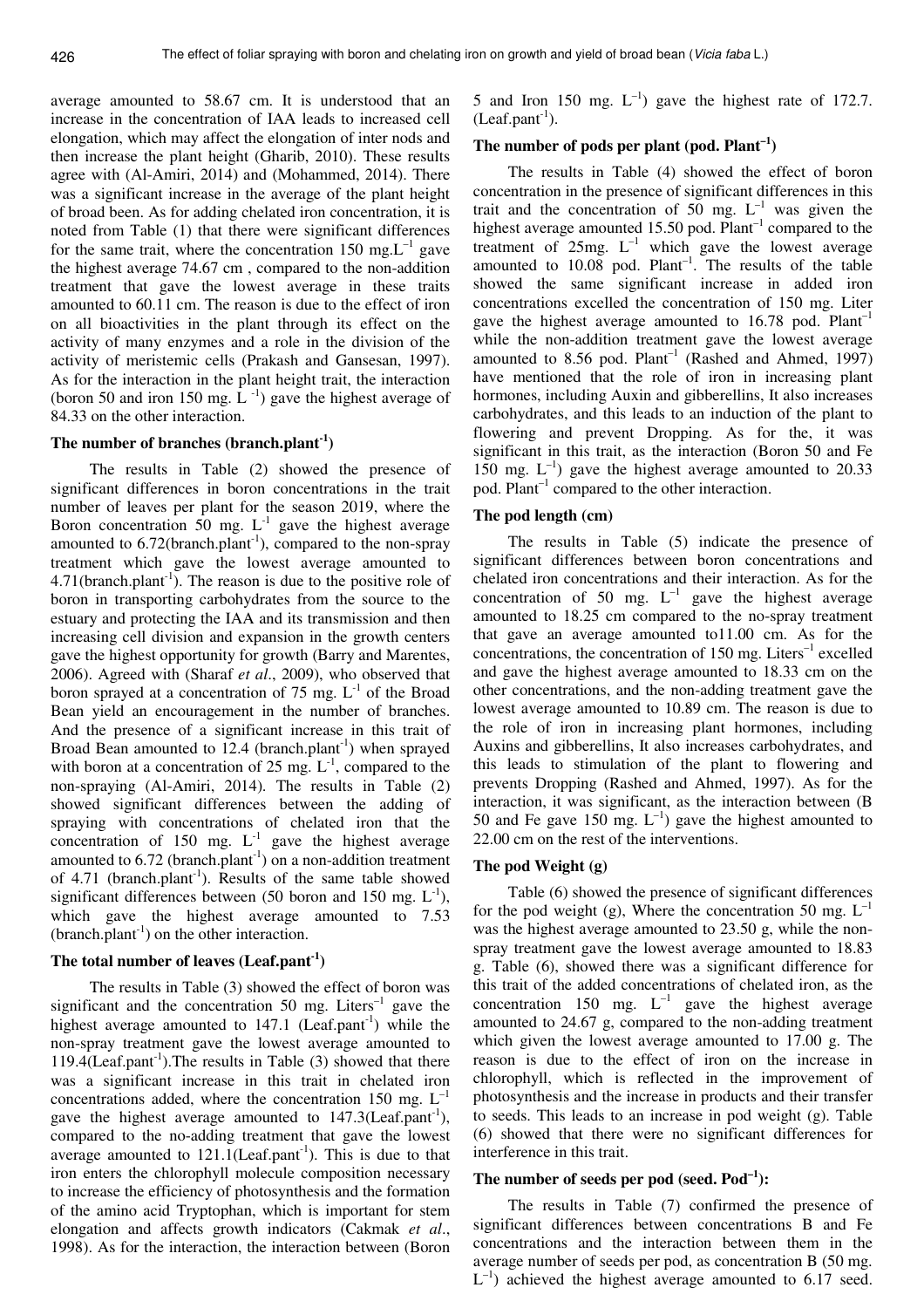$Pod^{-1}$  and the non-spray treatment gave the lowest average amounted to  $5.18$  seed.  $Pod^{-1}$ . As for iron concentrations, the concentration 150 mg.  $L^{-1}$  gave the highest average amounted to  $6.27$  seed. Pod<sup>-1</sup> and the non-spray treatment gave the least significant difference to this trait amounted to 5.17 seed.  $Pod^{-1}$ . The results in Table (7) showed that the interaction was significant, where the interaction between (B 50 and Fe 150 mg.  $L^{-1}$ ) gave the highest average amounted to 6.76 seed.  $Pod^{-1}$  compared to the other interaction.

## **Weight of 100 seed (g)**

Table (8) indicated that there were significant differences for B concentrations, Where the concentration 50 mg. $L^{-1}$  gave the highest average amounted to 168.17 g, compared to the lowest average of non-spray treatment recorded 155.42 g.

The results in Table (8) indicated the presence of significant differences for chelated iron, as the concentration  $150$  mg. Liters<sup>-1</sup> excelled on the other concentrations and gave the highest average amounted to 169.56 g and the nonspray treatment gave the lowest average amounted to 155.67 g. The reason is due to the effect of iron on the increase in chlorophyll, which is reflected in the improvement of photosynthesis and the increase in products and their transfer to seeds. This leads to an increase in pod weight (g).

The results in Table (8) indicated the presence of significant differences for the interaction, Where the interaction between (B 50 and Fe 150 mg. $L^{-1}$ ) gave the highest average reached 178.00 g on the rest of the interaction.

# **Total plant yield ton. ha–1**

It was found in Table (9) that there were significant differences in the trait of the total plant yield, where the concentration boron spray 50 mg.  $L^{-1}$  gave the highest

average reached 2.718 ton.  $ha^{-1}$ , while the non-spray treatment gave the lowest average amounted to 2.223 ton.  $ha^{-1}$ . The reason for this is due to the provision of the micronutrients that make up the nutrient solution during the growth that contributed to the improvement of growth and flowering from which the seeds are formed and then the total plant yield. In Table (9), it was found that there were significant differences in iron spraying, as the concentration of 150 mg.  $L^{-1}$  gave the highest average amounted to 2.878  $\text{ton.ha}^{-1}$ , compared to the no-spray treatment that gave the lowest average amounted to 2.263 ton.ha<sup>-1</sup>.

In Table (9), there were significant differences for the interaction, as the interaction between (B 50 and Fe 150 mg.  $L^{-1}$ ) gave the highest average amounted to 3.237 ton.ha<sup>-1</sup> compared to the other interaction.

We conclude that the boron concentration 50 mg.  $L^{-1}$ gave the highest average of traits, plant height, number of branches, the total number of leaves, number of pods, length of the pod, the weight of pod, number of seeds per pod, the weight of 100 seeds, total seed yield. The effect of spraying with chelated iron was at  $150$  mg.  $L^{-1}$  gave the highest average of traits, plant height, number of branches, the total number of leaves, number of pods, length of pods, the weight of pods, number of seeds per pod, the weight of 100 seeds, total seed yield. The interaction between the effect of spraying (with boron and chelated iron), Where the interaction between (B 50 and Fe 150 mg.  $L^{-1}$ ) gave the highest average for traits plant height, number of branches, total number of leaves, number of pods per plant, length of pod and Number of seeds per pod, weight 100 seeds, total seed yield.

Therefore, we recommend using boron at a concentration of 50 mg.  $L^{-1}$  with chelated iron at a concentration of 150 mg.  $\mathbf{L}^{-1}$  when cultivation.

Table 1 : Effect of Foliar spraying with boron and chelated iron and their interaction on average plant height, cm<sup>2</sup> for the season 2019.

| Average effect of boron |                        |       | Season 2019            |       |                                                                   |
|-------------------------|------------------------|-------|------------------------|-------|-------------------------------------------------------------------|
| concentrations          | 150                    | 100   | 50                     |       | <b>Chelated iron concentration</b><br><b>Boron</b> concentrations |
| 58.67                   | 65.00                  | 61.33 | 57.67                  | 50.67 |                                                                   |
| 66.75                   | 74.67                  | 68.33 | 66.67                  | 57.33 | 25                                                                |
| 77.58                   | 84.33                  | 78.00 | 75.67                  | 72.33 | 50                                                                |
|                         | 74.67                  | 69.22 | 66.67                  | 60.11 | Average effect of chelating iron<br>concentration                 |
| Interaction<br>4.897    | <b>B</b> oron<br>2.449 |       | Chelated iron<br>2.827 |       | L.S.D. 0.05                                                       |

**Table 2 :** Effect of Foliar spraying with boron and chelated iron and their interaction on The number of branches (branch.plant<sup>-1</sup>) for the season  $2019$ .

|                                           |                        |       | Season 2019 |              |                                                                   |
|-------------------------------------------|------------------------|-------|-------------|--------------|-------------------------------------------------------------------|
| Average effect of boron<br>concentrations | 150                    | 100   | 50          | 0            | <b>Chelated iron concentration</b><br><b>Boron</b> concentrations |
| 4.10                                      | 4.46                   | 4.83  | 5.46        | 4.71         |                                                                   |
| 4.76                                      | 5.46                   | 5.73  | 6.46        | 5.60         | 25                                                                |
| 5.96                                      | 6.43                   | 6.96  | 7.53        | 6.72         | 50                                                                |
| 4.94                                      | 5.45                   | 5.84  | 6.48        |              | Average effect of chelating iron<br>concentration                 |
| Interaction<br>0.355                      | Chelated iron<br>0.205 | 0.177 |             | <b>Boron</b> | L.S.D. 0.05                                                       |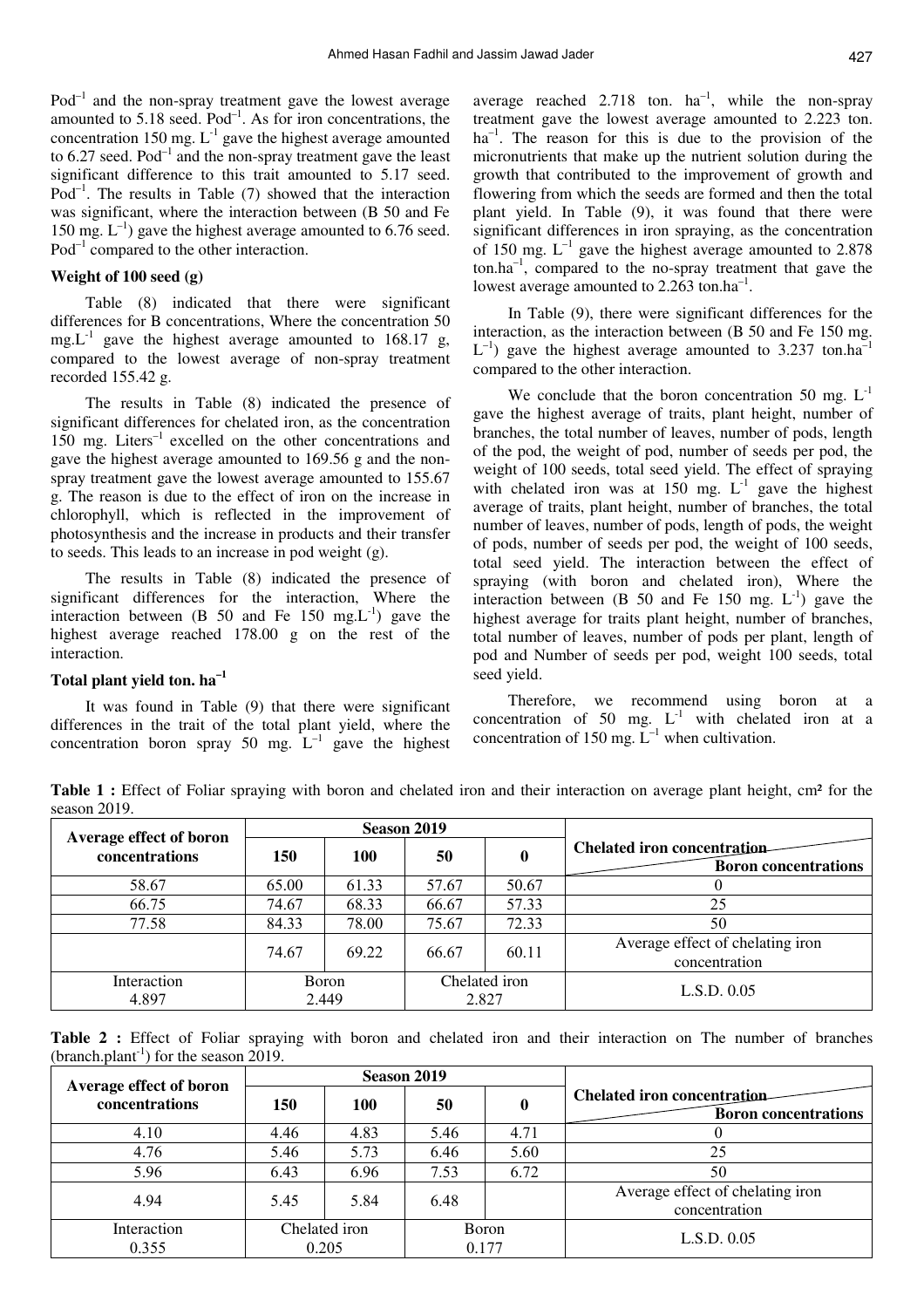| Average effect of boron |            |                       | Season 2019 |                      |                                                             |
|-------------------------|------------|-----------------------|-------------|----------------------|-------------------------------------------------------------|
| concentrations          | <b>150</b> | 100                   | 50          | $\bf{0}$             | Chelated iron concentration-<br><b>Boron</b> concentrations |
| 111.7                   | 117.0      | 122.0                 | 127.0       | 119.4                |                                                             |
| 119.7                   | 126.0      | 135.7                 | 142.3       | 130.9                | 25                                                          |
| 132.0                   | 138.7      | 145.0                 | 172.7       | 147.1                | 50                                                          |
| 121.1                   | 127.2      | 134.2                 | 147.3       |                      | Average effect of chelating iron<br>concentration           |
| Interaction<br>10.73    |            | Chelated iron<br>6.19 |             | <b>Boron</b><br>5.36 | L.S.D. 0.05                                                 |

Table 3 : Effect of Foliar spraying with boron and chelated iron and their interaction on The total number of leaves (Leaf.  $part<sup>-1</sup>$  for the season 2019.

**Table 4 :** Effect of Foliar spraying with boron and chelated iron and their interaction on The number of pods per plant (pod. Plant<sup>-1</sup>) for the season 2019.

| Average effect of boron |       |                        | Season 2019 |                        |                                                                   |
|-------------------------|-------|------------------------|-------------|------------------------|-------------------------------------------------------------------|
| concentrations          | 150   | 100                    | 50          | 0                      | <b>Chelated iron concentration</b><br><b>Boron</b> concentrations |
| 6.33                    | 11.00 | 13.33                  | 16.33       | 11.75                  |                                                                   |
| 8.33                    | 8.33  | 10.00                  | 13.67       | 10.08                  | 25                                                                |
| 11.00                   | 13.33 | 17.33                  | 20.33       | 15.50                  | 50                                                                |
| 8.56                    | 10.89 | 13.56                  | 16.78       |                        | Average effect of chelating iron<br>concentration                 |
| Interaction<br>2.913    |       | Chelated iron<br>1.682 |             | <b>B</b> oron<br>1.457 | L.S.D. 0.05                                                       |

**Table 5 :** Effect of Foliar spraying with boron and chelated iron and their interaction on The pod length (cm) for the season 2019.

|                                           |       |                        | Season 2019 |                        |                                                                   |
|-------------------------------------------|-------|------------------------|-------------|------------------------|-------------------------------------------------------------------|
| Average effect of boron<br>concentrations | 150   | 100                    | 50          | 0                      | <b>Chelated iron concentration</b><br><b>Boron concentrations</b> |
| 8.00                                      | 8.67  | 11.33                  | 16.00       | 11.00                  |                                                                   |
| 10.00                                     | 11.67 | 14.00                  | 17.00       | 13.17                  | 25                                                                |
| 14.67                                     | 17.00 | 19.33                  | 22.00       | 18.25                  | 50                                                                |
| 10.89                                     | 12.44 | 14.89                  | 18.33       |                        | Average effect of chelating iron<br>concentration                 |
| Interaction<br>2.384                      |       | Chelated iron<br>1.376 |             | <b>B</b> oron<br>1.192 | L.S.D. 0.05                                                       |

Table 6 : Effect of Foliar spraying with boron and chelated iron and their interaction on The pod Weight (g) for the season 2019.

| Average effect of boron |                        | Season 2019 |                        |       |                                                            |
|-------------------------|------------------------|-------------|------------------------|-------|------------------------------------------------------------|
| concentrations          | 150                    | 100         | 50                     | 0     | Chelated iron concentration<br><b>Boron</b> concentrations |
| 15.00                   | 18.67                  | 19.00       | 22.67                  | 18.83 |                                                            |
| 16.67                   | 19.00                  | 21.67       | 23.67                  | 20.25 | 25                                                         |
| 19.33                   | 22.33                  | 24.67       | 27.67                  | 23.50 | 50                                                         |
| 17.00                   | 20.00                  | 21.78       | 24.67                  |       | Average effect of chelating iron<br>concentration          |
| Interaction<br>N.S.     | Chelated iron<br>1.991 |             | <b>B</b> oron<br>1.725 |       | L.S.D. 0.05                                                |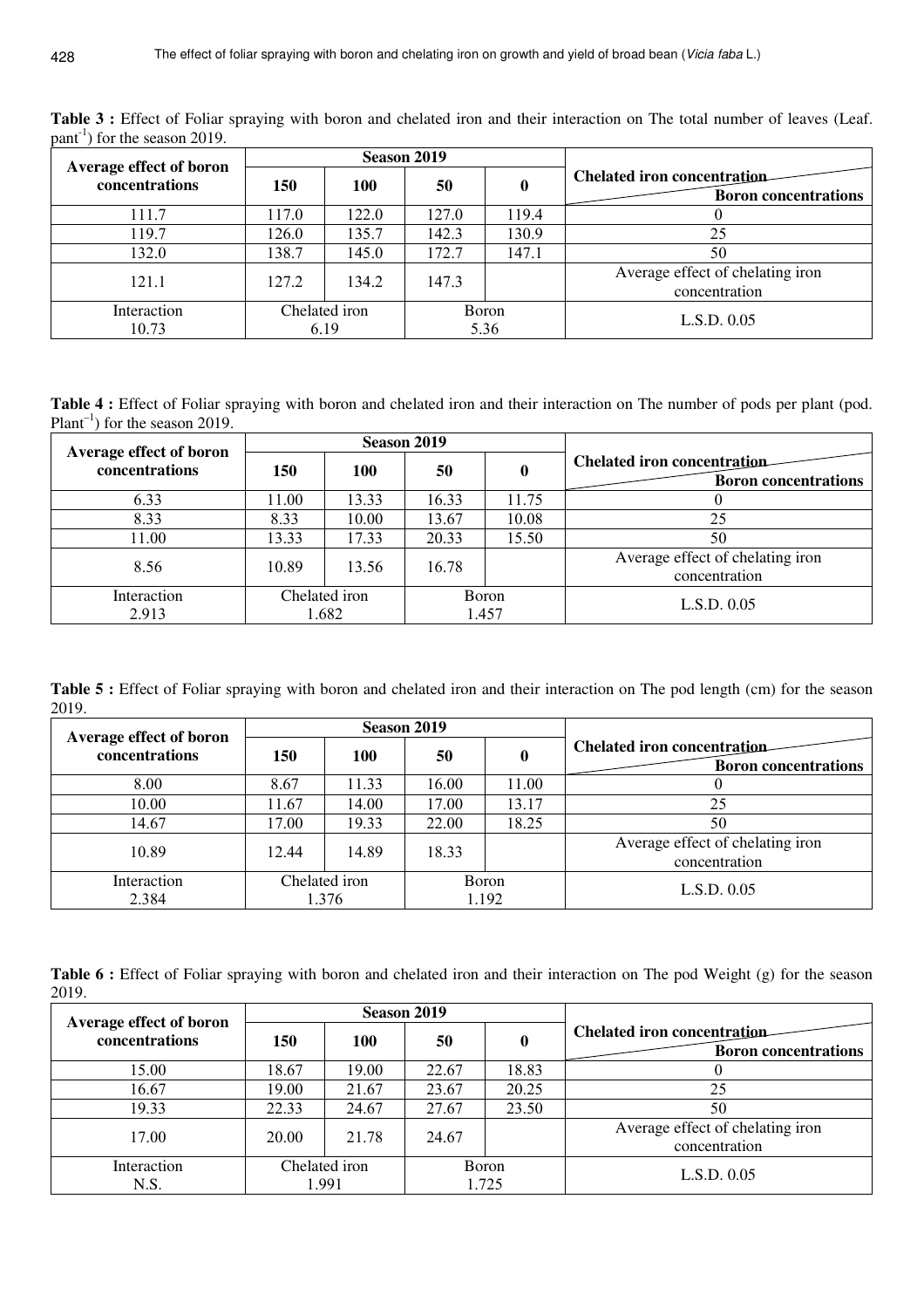| Average effect of boron |      |                        | Season 2019            |      |                                                                   |
|-------------------------|------|------------------------|------------------------|------|-------------------------------------------------------------------|
| concentrations          | 150  | 100                    | 50                     | 0    | <b>Chelated iron concentration</b><br><b>Boron</b> concentrations |
| 4.56                    | 5.03 | 5.33                   | 5.80                   | 5.18 |                                                                   |
| 5.40                    | 5.56 | 5.83                   | 6.26                   | 5.76 | 25                                                                |
| 5.56                    | 6.00 | 6.36                   | 6.76                   | 6.17 | 50                                                                |
| 5.17                    | 5.53 | 5.84                   | 6.27                   |      | Average effect of chelating iron<br>concentration                 |
| Interaction<br>0.322    |      | Chelated iron<br>0.186 | <b>B</b> oron<br>0.161 |      | L.S.D. 0.05                                                       |

**Table 7 :** Effect of Foliar spraying with boron and chelated iron and their interaction on The number of seeds per pod (seed. Pod<sup>-1</sup>): for the season 2019.

**Table 8 :** Effect of Foliar spraying with boron and chelated iron and their interaction on Weight of 100 seed (g) for the season 2019 .

| Average effect of boron |                        |                        | Season 2019 |          |                                                                   |
|-------------------------|------------------------|------------------------|-------------|----------|-------------------------------------------------------------------|
| concentrations          | 150                    | 100                    | 50          | $\bf{0}$ | <b>Chelated iron concentration</b><br><b>Boron</b> concentrations |
| 148.67                  | 154.33                 | 157.67                 | 161.00      | 155.42   |                                                                   |
| 158.67                  | 159.67                 | 163.67                 | 169.67      | 162.92   | 25                                                                |
| 159.67                  | 164.67                 | 170.33                 | 178.00      | 168.17   | 50                                                                |
| 155.67                  | 159.56                 | 163.89                 | 169.56      |          | Average effect of chelating iron<br>concentration                 |
| Interaction<br>3.549    | Chelated iron<br>2.049 | <b>B</b> oron<br>1.775 |             |          | L.S.D. 0.05                                                       |

**Table 9 :** Effect of Foliar spraying with boron and chelated iron and their interaction on Total plant yield ton.ha<sup>-1</sup> for the season 2019.

| Average effect of boron |                         |       | Season 2019     |       |                                                                   |
|-------------------------|-------------------------|-------|-----------------|-------|-------------------------------------------------------------------|
| concentrations          | 150                     | 100   | 50              | o     | <b>Chelated iron concentration</b><br><b>Boron</b> concentrations |
| 2.090                   | 0.160                   | 2.297 | 2.347           | 2.223 |                                                                   |
| 2.293                   | 2.367                   | 2.397 | 3.050           | 2.527 | 25                                                                |
| 2.407                   | 2.473                   | 2.753 | 3.237           | 2.718 | 50                                                                |
| 2.263                   | 2.333                   | 2.482 | 2.878           |       | Average effect of chelating iron<br>concentration                 |
| Interaction<br>0.1730   | Chelated iron<br>0.0999 |       | Boron<br>0.0865 |       | L.S.D. 0.05                                                       |

#### **References**

- Al-Tamimi, J.Y.A.K. (1998). Factors affecting biological nitrogen fixation in leguminous vegetable plants. PhD thesis. faculty of Agriculture . Baghdad University . Ministry of Higher Education and Scientific Research - Republic of Iraq.
- Al-Naimi, A.N.A. (2000). Principles of plant nutrition, (translated). Ministry of Higher Education and Scientific Research. University of Al Mosul. Iraq, 772.
- Al-Amiri, A.S.U. (2014). Effect. Foliar fertilizers in growth and yield of leguminous crops *Vicia faba* L. Thesis, Master Degree, Faculty of Agriculture, University Baghdad, Iraq.
- Al-Rayes, A.H. (1982). Plant nutrition. Part one and two. House of Books for Printing and Publishing. Mosul University, Iraq. 203.
- Hassan, A.A.M. (2002). Leguminous vegetables production. Arab House for Publishing and Distribution. Cairo . The Egyptian Arabic Republic.
- Mohammed, H.A. (2014). The effect of complementary irrigation and potassium and boron spraying on the quantitative and qualitative traits of the leguminous

plant *Vicia faba* L.,: Diyala Journal of Agricultural Sciences, 6(1): 201-187.

- Anonymous, (1998). Micronutrient in Agriculture Pakistan Perspective. NFDC Publ. No. 4/98 National Fertilizer Development Center. Islamabad, Pakistan.
- Barker, A.V. and Pilbeam, D. J. (2006). Handbook of Plant Nutrition, CRC press New York.
- Barry, J.S.; Marentes, E.A.; Kitheka, M. and Vivekanadan, P. (2006). Boron mobility in plants. Physiology Plantarum, 94(2): 356- 361.
- Cakmak, I.; Torun, B.; Erenoglu, B.; Ozturk, L.; Marschner, H.; Kalayci, M. and Ekiz, H. (1998). Morphological and physiological differences in cereals in response to zinc deficiency. Euphytica, 100(1): 349-357.
- Al-Taey, D.K.A.; Mijwel A.K.; Al-Azawy S.S. (2018). Study efficiency of poultry litter and kinetin in reduced effects of saline water in *Vicia faba*. Research J. Pharm. and Tech*.*; 11(1): 294-300.
- Gharib, F.A. and Hegazi, A.Z. (2010). Salicylic acid ameliorates germination, seedling growth, phytohormones and enzymes activity in bean (*Phaseolus vulgaris* L.) under cold stress. J. 6(10): 675- 683.